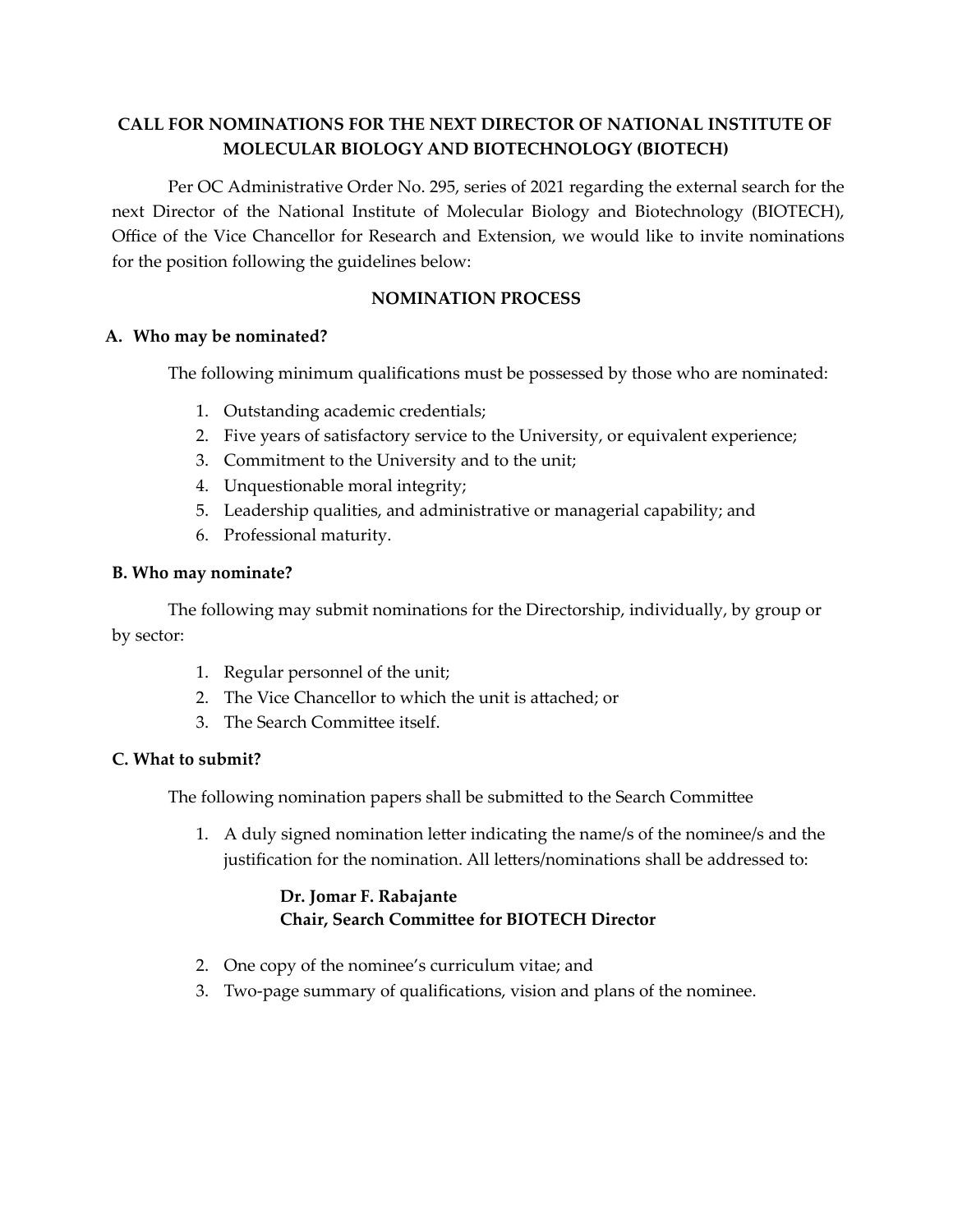#### **D. Where to submit?**

Electronic copies of nomination documents shall be emailed to the *Chair AND Recording Secretary of the Search Commiee* with the Subject: **NOMINATION FOR BIOTECH DIRECTOR**

> Chair: [dean.gs.uplb@up.edu.ph](mailto:dean.gs.uplb@up.edu.ph) Recording Secretary: [bcdelacruz2@up.edu.ph](mailto:bcdelacruz2@up.edu.ph) (cc)

### **E. When to submit?**

Nominations will be accepted from **19 August 2021 to 27 August 2021**.

Attached is the schedule of the Search Process for your reference and guidance.

Thank you.

**JOMAR F. RABAJANTE**

Chair, Search Committee